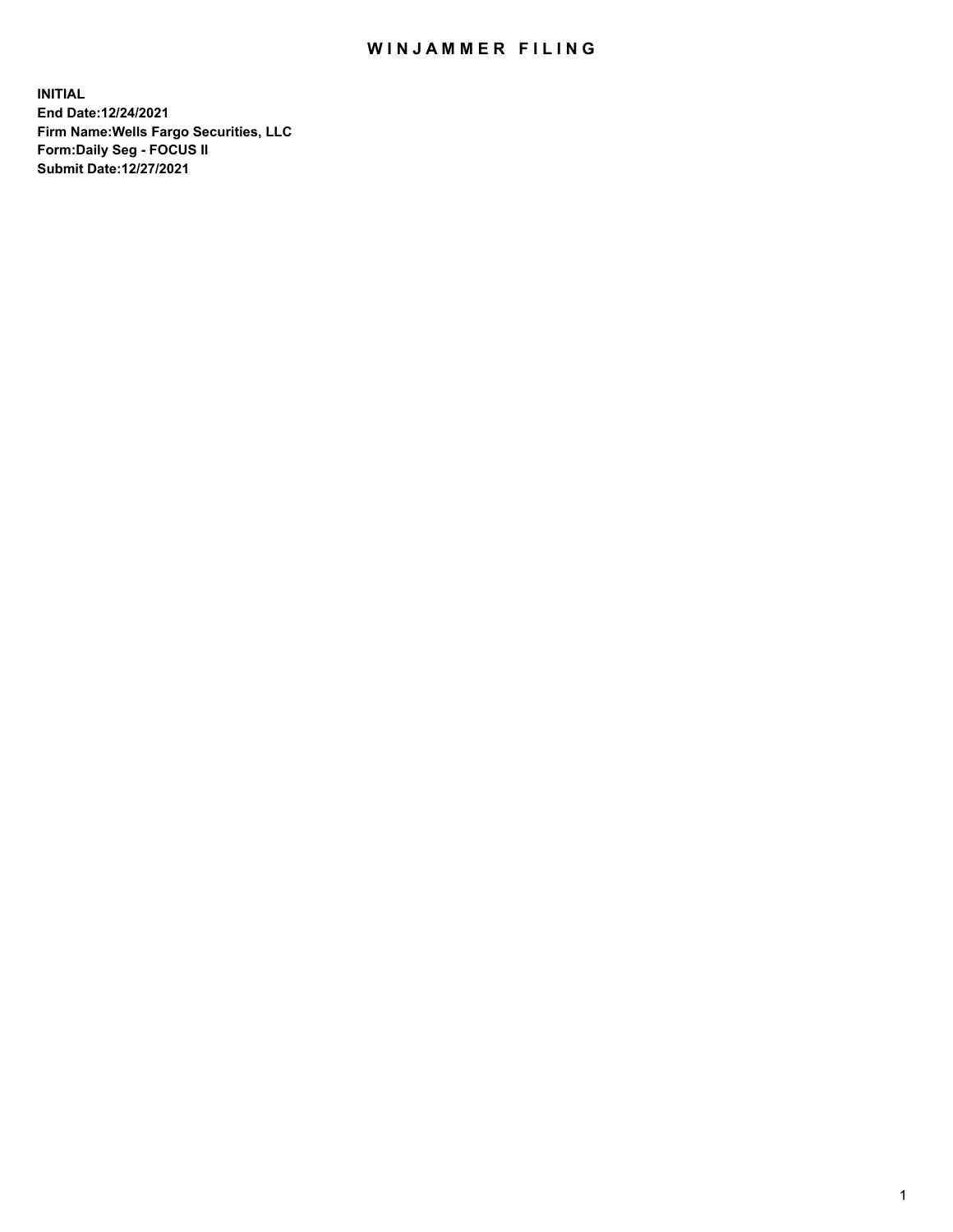**INITIAL End Date:12/24/2021 Firm Name:Wells Fargo Securities, LLC Form:Daily Seg - FOCUS II Submit Date:12/27/2021 Daily Segregation - Cover Page**

| Name of Company                                                                                                                                                                                                                                                                                                                | <b>Wells Fargo Securities LLC</b>                          |
|--------------------------------------------------------------------------------------------------------------------------------------------------------------------------------------------------------------------------------------------------------------------------------------------------------------------------------|------------------------------------------------------------|
| <b>Contact Name</b>                                                                                                                                                                                                                                                                                                            | <b>James Gnall</b>                                         |
| <b>Contact Phone Number</b>                                                                                                                                                                                                                                                                                                    | 917-699-6822                                               |
| <b>Contact Email Address</b>                                                                                                                                                                                                                                                                                                   | james.w.gnall@wellsfargo.com                               |
| FCM's Customer Segregated Funds Residual Interest Target (choose one):<br>a. Minimum dollar amount: ; or<br>b. Minimum percentage of customer segregated funds required:% ; or<br>c. Dollar amount range between: and; or<br>d. Percentage range of customer segregated funds required between:% and%.                         | 115,000,000<br><u>0</u><br><u>00</u><br>0 <sub>0</sub>     |
| FCM's Customer Secured Amount Funds Residual Interest Target (choose one):<br>a. Minimum dollar amount: ; or<br>b. Minimum percentage of customer secured funds required:% ; or<br>c. Dollar amount range between: and; or<br>d. Percentage range of customer secured funds required between: % and %.                         | 30,000,000<br><u>0</u><br>0 <sub>0</sub><br>0 <sub>0</sub> |
| FCM's Cleared Swaps Customer Collateral Residual Interest Target (choose one):<br>a. Minimum dollar amount: ; or<br>b. Minimum percentage of cleared swaps customer collateral required:% ; or<br>c. Dollar amount range between: and; or<br>d. Percentage range of cleared swaps customer collateral required between:% and%. | 340,000,000<br><u>0</u><br>0 Q<br><u>00</u>                |

Attach supporting documents CH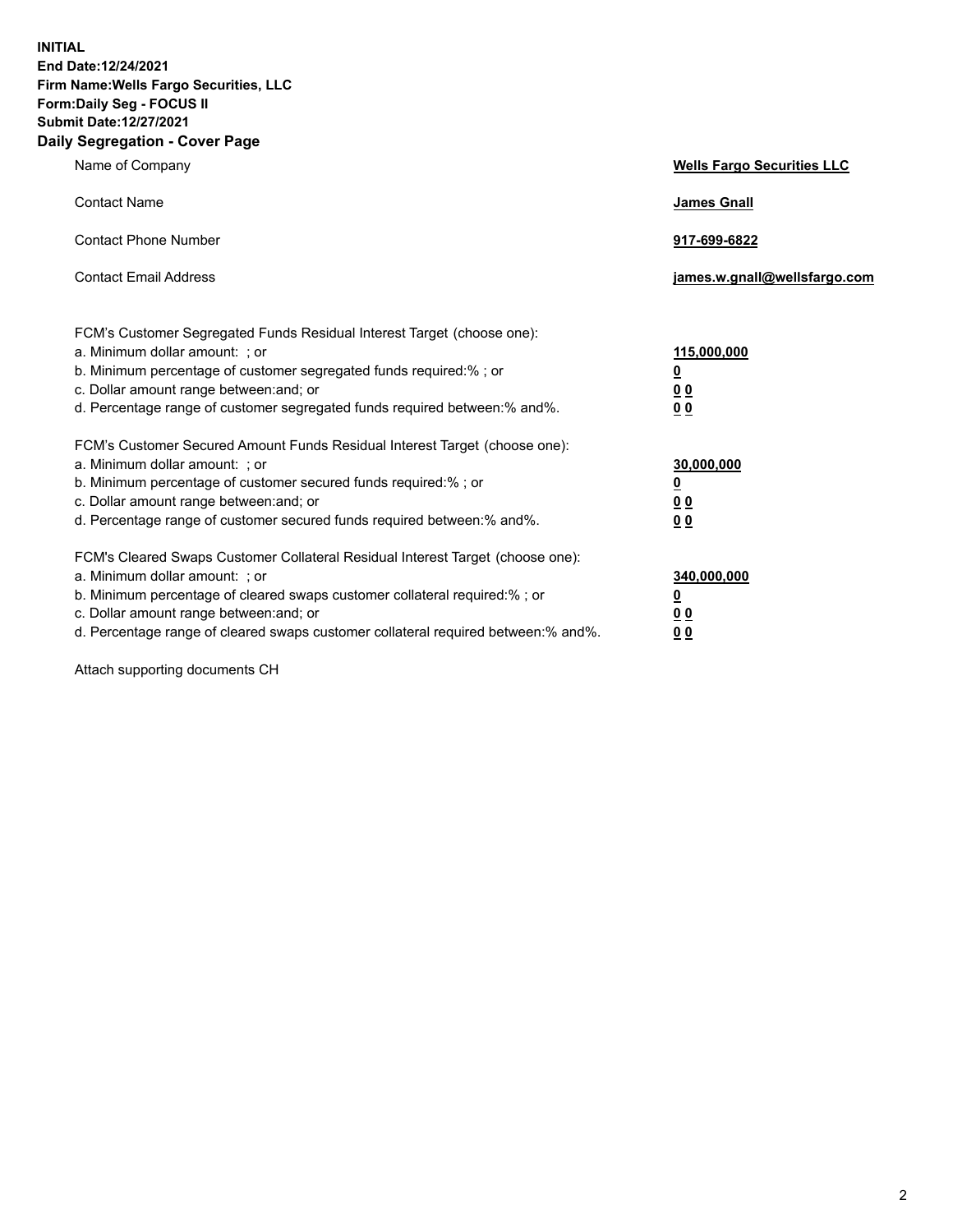**INITIAL End Date:12/24/2021 Firm Name:Wells Fargo Securities, LLC Form:Daily Seg - FOCUS II Submit Date:12/27/2021**

## **Daily Segregation - Secured Amounts**

|     | Foreign Futures and Foreign Options Secured Amounts                                         |                                                   |
|-----|---------------------------------------------------------------------------------------------|---------------------------------------------------|
|     | Amount required to be set aside pursuant to law, rule or regulation of a foreign            | $0$ [7305]                                        |
|     | government or a rule of a self-regulatory organization authorized thereunder                |                                                   |
| 1.  | Net ledger balance - Foreign Futures and Foreign Option Trading - All Customers             |                                                   |
|     | A. Cash                                                                                     | 164,812,280 [7315]                                |
|     | B. Securities (at market)                                                                   | 197,761,425 [7317]                                |
| 2.  | Net unrealized profit (loss) in open futures contracts traded on a foreign board of trade   | 34,726,550 [7325]                                 |
| 3.  | Exchange traded options                                                                     |                                                   |
|     | a. Market value of open option contracts purchased on a foreign board of trade              | 3,144 [7335]                                      |
|     | b. Market value of open contracts granted (sold) on a foreign board of trade                | $0$ [7337]                                        |
| 4.  | Net equity (deficit) (add lines 1. 2. and 3.)                                               | 397,303,399 [7345]                                |
| 5.  | Account liquidating to a deficit and account with a debit balances - gross amount           | 16,569,776 [7351]                                 |
|     | Less: amount offset by customer owned securities                                            | -16,563,774 [7352] 6,002 [7354]                   |
| 6.  | Amount required to be set aside as the secured amount - Net Liquidating Equity              | 397,309,401 [7355]                                |
|     | Method (add lines 4 and 5)                                                                  |                                                   |
| 7.  | Greater of amount required to be set aside pursuant to foreign jurisdiction (above) or line | 397,309,401 [7360]                                |
|     | 6.                                                                                          |                                                   |
|     | FUNDS DEPOSITED IN SEPARATE REGULATION 30.7 ACCOUNTS                                        |                                                   |
| 1.  | Cash in banks                                                                               |                                                   |
|     | A. Banks located in the United States                                                       | 72,461,167 [7500]                                 |
|     | B. Other banks qualified under Regulation 30.7                                              | 15,526,022 [7520] 87,987,189                      |
|     |                                                                                             | [7530]                                            |
| 2.  | Securities                                                                                  |                                                   |
|     | A. In safekeeping with banks located in the United States                                   | 137,756,423 [7540]                                |
|     | B. In safekeeping with other banks qualified under Regulation 30.7                          | 0 [7560] 137,756,423 [7570]                       |
| 3.  | Equities with registered futures commission merchants                                       |                                                   |
|     | A. Cash                                                                                     | 50,277,064 [7580]                                 |
|     | <b>B.</b> Securities                                                                        | 80,012,505 [7590]                                 |
|     | C. Unrealized gain (loss) on open futures contracts                                         | -17,004,194 [7600]                                |
|     | D. Value of long option contracts                                                           | 3,144 [7610]                                      |
|     | E. Value of short option contracts                                                          | 0 [7615] 113,288,519 [7620]                       |
| 4.  | Amounts held by clearing organizations of foreign boards of trade                           |                                                   |
|     | A. Cash                                                                                     | $0$ [7640]                                        |
|     | <b>B.</b> Securities                                                                        | $0$ [7650]                                        |
|     | C. Amount due to (from) clearing organization - daily variation                             | $0$ [7660]                                        |
|     | D. Value of long option contracts                                                           | $0$ [7670]                                        |
|     | E. Value of short option contracts                                                          | 0 [7675] 0 [7680]                                 |
| 5.  | Amounts held by members of foreign boards of trade                                          |                                                   |
|     | A. Cash                                                                                     | -30,757,205 [7700]                                |
|     | <b>B.</b> Securities                                                                        | 170,057,350 [7710]                                |
|     | C. Unrealized gain (loss) on open futures contracts                                         | 37,934,702 [7720]                                 |
|     | D. Value of long option contracts                                                           | $0$ [7730]                                        |
|     | E. Value of short option contracts                                                          | 0 <sup>[7735]</sup> 177,234,847 <sup>[7740]</sup> |
| 6.  | Amounts with other depositories designated by a foreign board of trade                      | $0$ [7760]                                        |
| 7.  | Segregated funds on hand                                                                    | $0$ [7765]                                        |
| 8.  | Total funds in separate section 30.7 accounts                                               | 516,266,978 [7770]                                |
| 9.  | Excess (deficiency) Set Aside for Secured Amount (subtract line 7 Secured Statement         | 118,957,577 [7380]                                |
|     | Page 1 from Line 8)                                                                         |                                                   |
| 10. | Management Target Amount for Excess funds in separate section 30.7 accounts                 | 30,000,000 [7780]                                 |
|     |                                                                                             |                                                   |

11. Excess (deficiency) funds in separate 30.7 accounts over (under) Management Target **88,957,577** [7785]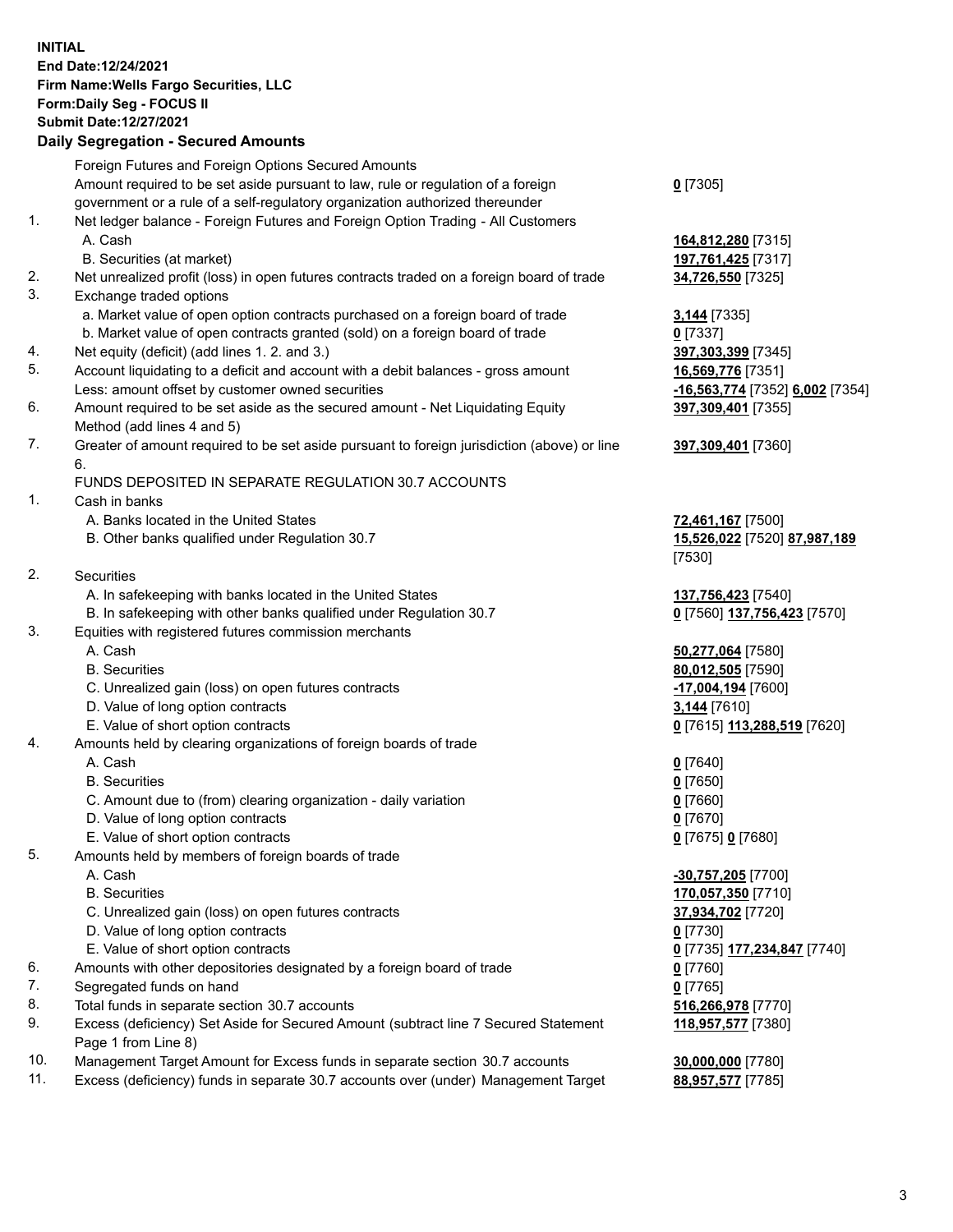**INITIAL End Date:12/24/2021 Firm Name:Wells Fargo Securities, LLC Form:Daily Seg - FOCUS II Submit Date:12/27/2021 Daily Segregation - Segregation Statement** SEGREGATION REQUIREMENTS(Section 4d(2) of the CEAct) 1. Net ledger balance A. Cash **2,859,233,321** [7010] B. Securities (at market) **2,167,423,005** [7020] 2. Net unrealized profit (loss) in open futures contracts traded on a contract market **373,302,189** [7030] 3. Exchange traded options A. Add market value of open option contracts purchased on a contract market **1,105,472,544** [7032] B. Deduct market value of open option contracts granted (sold) on a contract market **-1,147,135,347** [7033] 4. Net equity (deficit) (add lines 1, 2 and 3) **5,358,295,712** [7040] 5. Accounts liquidating to a deficit and accounts with debit balances - gross amount **49,151,555** [7045] Less: amount offset by customer securities **-49,149,636** [7047] **1,919** [7050] 6. Amount required to be segregated (add lines 4 and 5) **5,358,297,631** [7060] FUNDS IN SEGREGATED ACCOUNTS 7. Deposited in segregated funds bank accounts A. Cash **369,974,113** [7070] B. Securities representing investments of customers' funds (at market) **50,015,890** [7080] C. Securities held for particular customers or option customers in lieu of cash (at market) **577,702,450** [7090] 8. Margins on deposit with derivatives clearing organizations of contract markets A. Cash **2,543,214,329** [7100] B. Securities representing investments of customers' funds (at market) **809,724,370** [7110] C. Securities held for particular customers or option customers in lieu of cash (at market) **1,589,720,555** [7120] 9. Net settlement from (to) derivatives clearing organizations of contract markets **17,364,295** [7130] 10. Exchange traded options A. Value of open long option contracts **1,105,472,544** [7132] B. Value of open short option contracts **-1,147,135,347** [7133] 11. Net equities with other FCMs A. Net liquidating equity **0** [7140] B. Securities representing investments of customers' funds (at market) **0** [7160] C. Securities held for particular customers or option customers in lieu of cash (at market) **0** [7170] 12. Segregated funds on hand **0** [7150]

- 13. Total amount in segregation (add lines 7 through 12) **5,916,053,199** [7180]
- 14. Excess (deficiency) funds in segregation (subtract line 6 from line 13) **557,755,568** [7190]
- 15. Management Target Amount for Excess funds in segregation **115,000,000** [7194]
- 16. Excess (deficiency) funds in segregation over (under) Management Target Amount Excess

**442,755,568** [7198]